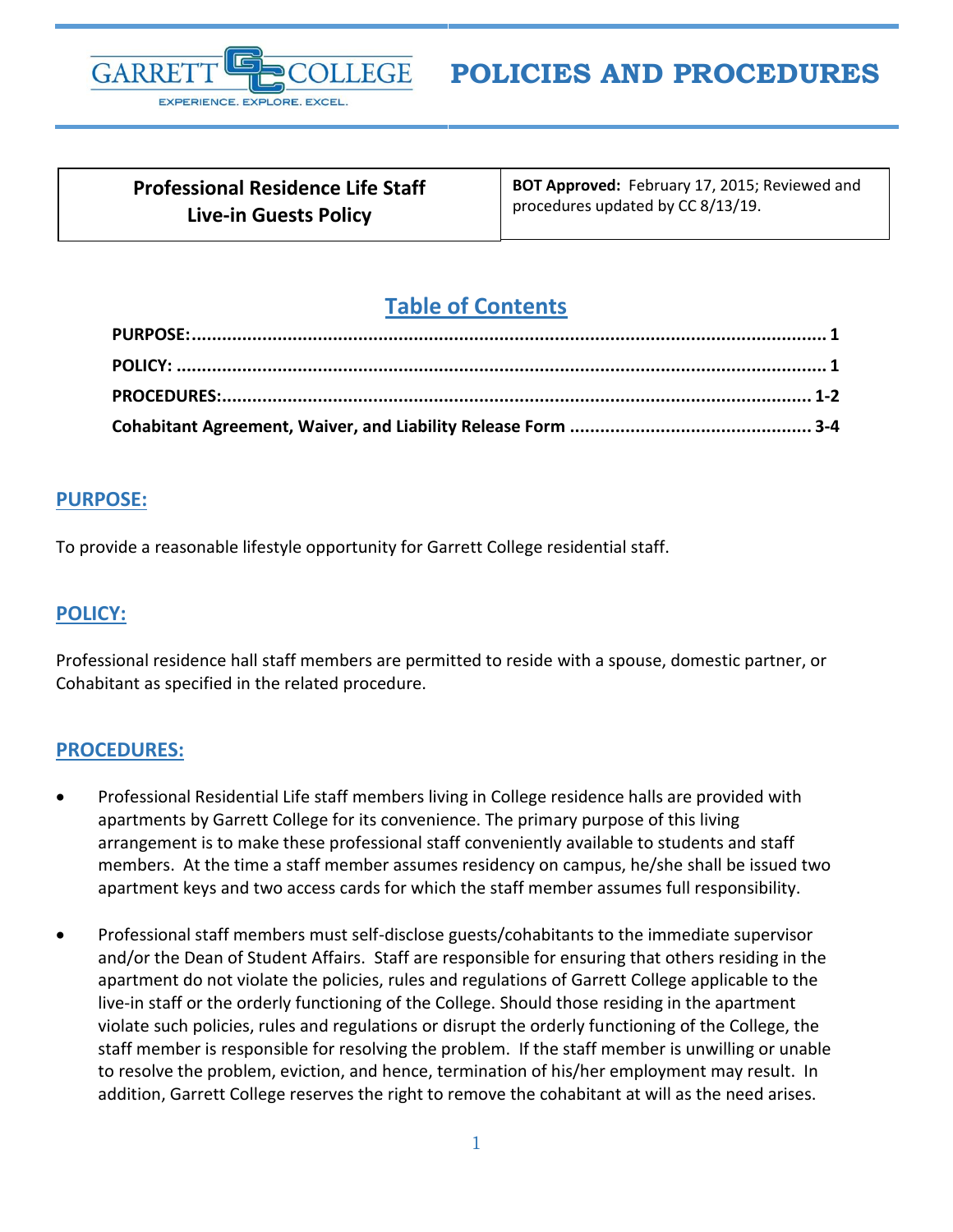**POLICIES AND PROCEDURES**

- In keeping with the expectation that all College employees conduct themselves appropriately in the workplace, and because of the locations of these apartments, propriety and professionalism on the part of the staff member and anyone who resides with them is of the utmost importance. The guest/Cohabitant of the staff member will sign a statement (*Note: The Staff member and the guest/cohabitant will both be required to sign a statement indicating that they are solely responsible for any minor children that are living in the Apartment (See attached: Co-Habitation Agreement, Waiver and Liability Release),* which indicates that he/she agrees to abide by the College's policies, rules and regulations while he/she resides in the apartment provided by the College.
- All adult staff apartment residents must complete and pass a background check.

**FGE** 

**GARRE** 

EXPERIENCE. EXPLORE. EXCEL.

• Staff apartments are provided by the College for the primary purpose of making trained professionals conveniently available for students and staff members. The size of an apartment dictates the number of the individuals who can reside in it while simultaneously meeting the purpose for which they are provided. Total occupancy of a one bedroom apartment cannot exceed two people. Two bedroom apartments may house a total of up to two adults and two children. Special circumstances will be considered by the Dean of Student Affairs and the Vice President of Administrative and Financial Services who will make the final decision as to the number of people who can reside in staff apartments.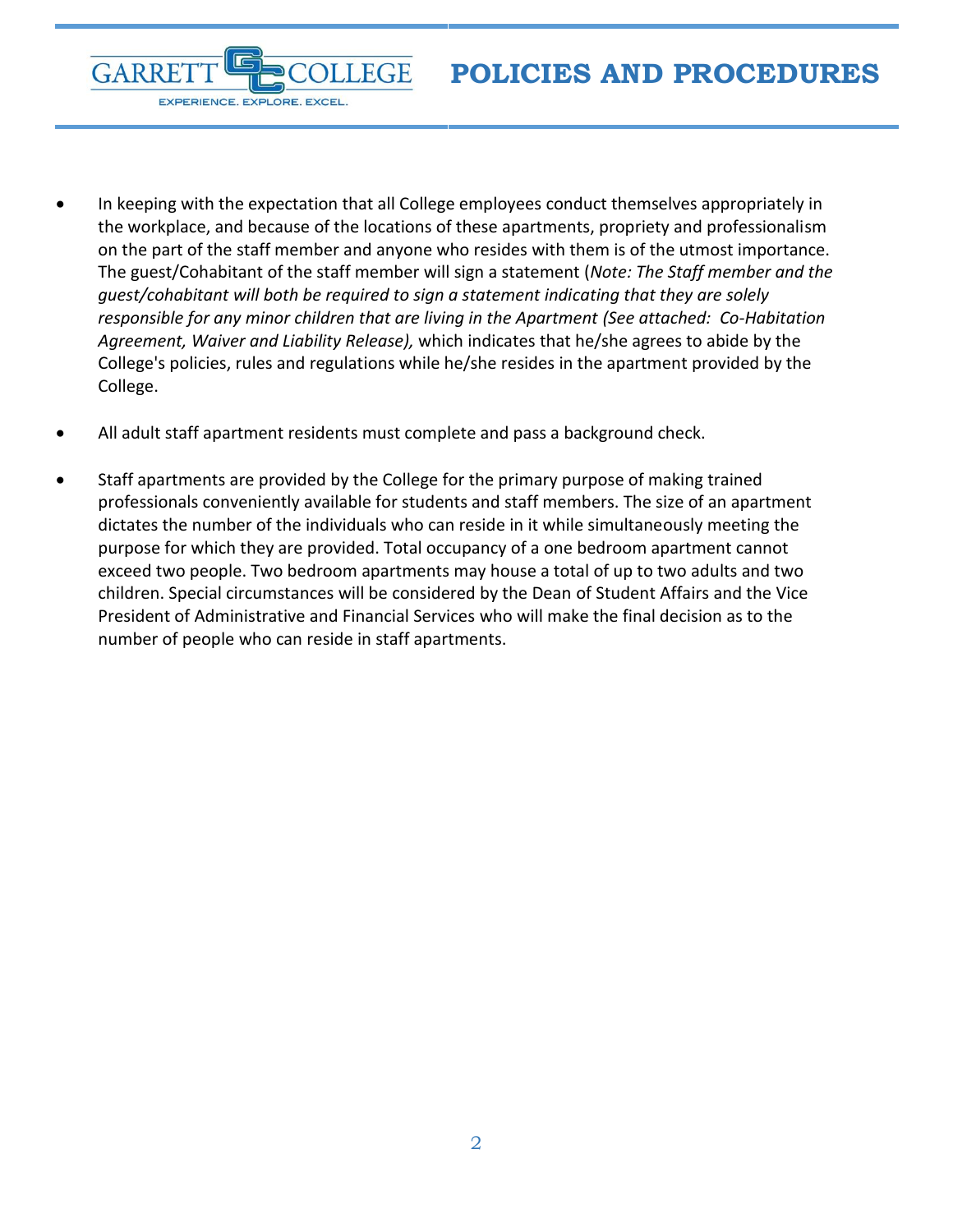GARRE EXPERIENCE. EXPLORE. EXCEL.

**POLICIES AND PROCEDURES**

## <span id="page-2-0"></span>**Cohabitant Agreement, Waiver, and Liability Release Form**

**This is a legally binding Agreement, Release and Waiver to be signed by an employee and his/her cohabitant; it also covers minor children, the cohabitant's relatives and or the cohabitant's guests.**

## **EMPLOYEE SECTION:**

|                                                     | (GC Employee) state that Garrett College is responding to (SC Employee) state that Garrett College is responding to |  |
|-----------------------------------------------------|---------------------------------------------------------------------------------------------------------------------|--|
|                                                     |                                                                                                                     |  |
|                                                     | residence halls belonging to Garrett College. I agree to inform Garrett College in writing if I no longer           |  |
| desire to maintain this co-habitation relationship. |                                                                                                                     |  |
|                                                     |                                                                                                                     |  |
|                                                     |                                                                                                                     |  |
|                                                     |                                                                                                                     |  |
| <b>COHABITANT SECTION:</b>                          |                                                                                                                     |  |
|                                                     | This is a legally binding Release and Waiver executed by _____________________________(cohabitant)                  |  |
|                                                     | (minors).                                                                                                           |  |

- **1. Waiver of Liability:** I individually, and on behalf of my heirs, successors, assigns and personal representatives, hereby release and forever discharge Garrett College, its employees, agents, officers, trustees and representatives from any and all liability whatsoever for any and all damages, losses or injuries (including death), that I \_\_\_\_\_\_\_\_\_\_\_\_\_\_\_\_\_\_\_\_\_\_\_\_\_\_\_\_\_(cohabitant) sustain to my person or my minor child's/children's persons or property or both, including but not limited to any claims, demands, actions, causes of action, judgments, damages, expenses and costs, including attorneys' fees, which arise out of, result from, occur during or are connected in any manner with my residence in Garrett or Laker Hall. I fully understand and appreciate the dangers, hazards and risks inherent to children in a college residence hall which dangers include but are not limited to physical or mental injury or death. I am solely responsible for any minors that reside in/visit the residence halls with me.
- **2. Statement of Indemnification:** I, individually, and on behalf of my heirs, successors, assigns and personal representatives, hereby agree to indemnify, defend and hold harmless Garrett College, Garrett County and /or the State of Maryland and its employees, agents, officers, trustees and representatives (in their official and individual capacities) from any and all liability, loss, damage or expense, including attorneys' fees, that they or any of them incur or sustain as a result of any claims, demands, actions, causes of